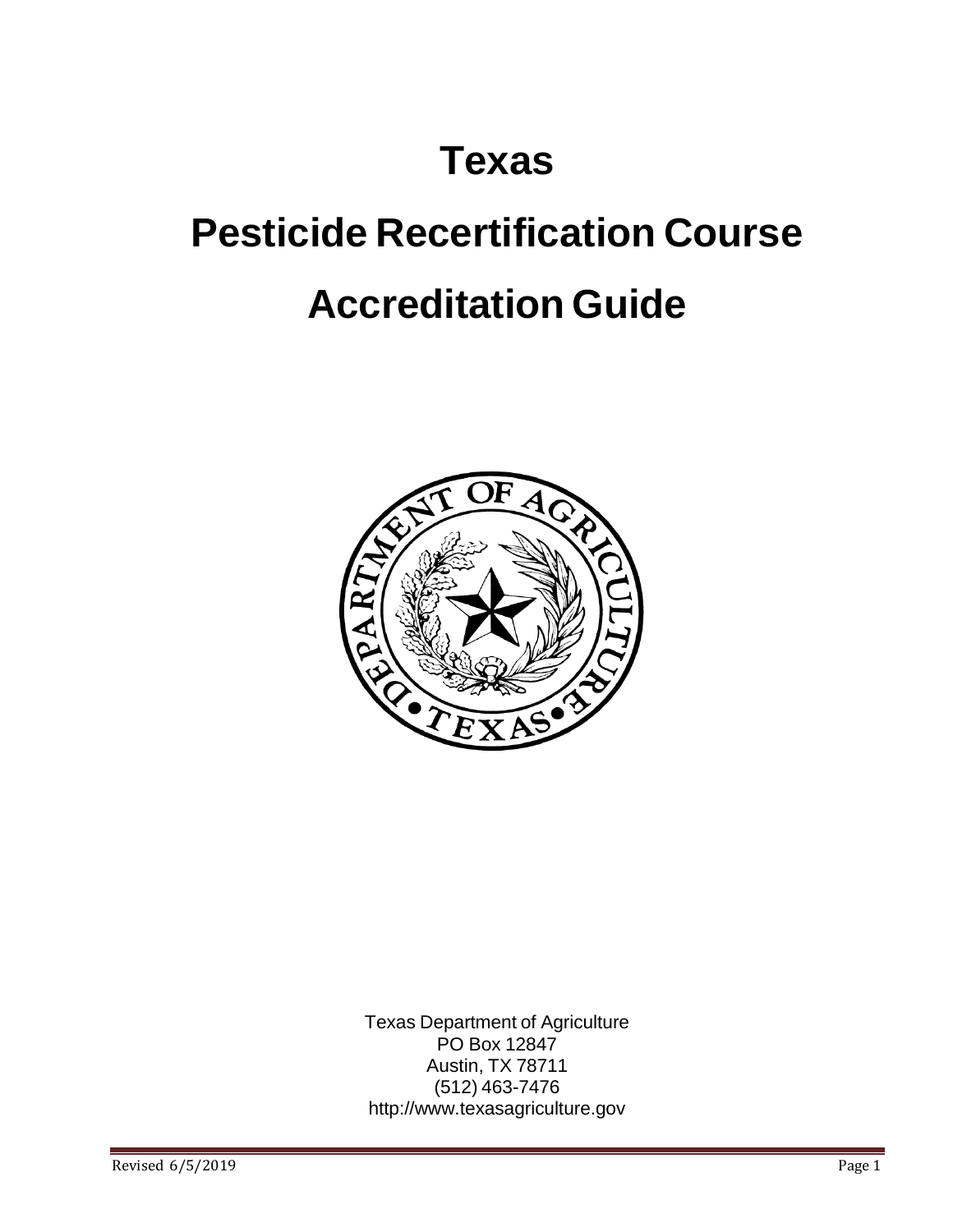## **Pesticide Continuing Education Recertification Course Sponsorship Application Process**

#### **Step 1. Download and Complete TDA Recertification Course Sponsorship Application Form (Form PA-409)**

The PA-409 needs to be completed to provide information regarding the course location, date, content, and contact information. The course provider is required to provide a tax ID for the business providing the educational courses. On the PA-409 this tax number is required for business verification and tracking purposes.

Once a course provider gives the TDA their tax ID they will be assigned a Client Number. For future course applications include the client number so the TDA can keep track of all the courses registered by the provider.

This form is located on the TDA website:

[https://texasagriculture.gov/RegulatoryPrograms/Pesticides/AgriculturalApplicators/Pesticide](https://texasagriculture.gov/RegulatoryPrograms/Pesticides/AgriculturalApplicators/PesticideAgriculturalApplicatorForms.aspx) [AgriculturalApplicatorForms.aspx](https://texasagriculture.gov/RegulatoryPrograms/Pesticides/AgriculturalApplicators/PesticideAgriculturalApplicatorForms.aspx)

#### **Step 2. Supporting Documentation: Course Content Information**

The course content detail must accompany the Form PA-409 and provide enough information to accurately accredit the course. Information may be in agenda format or any other format that provides the following:

- Title of each presentation
- Name and biography detailing education and experience of speaker(s) for each presentation
- Beginning and ending times of each presentation (e.g., 8:00 a.m. to 9:00 a.m.) or total instruction time for each topic. Instruction time must be relevant to pesticide education. **One CEU = a minimum of 50 minutes of instruction**. **Only whole hours will be accredited, no 30-minute or 15-minute increments.**
- Whether or not a presentation occurs at the same time as another presentation for which credits are requested (concurrent/breakout sessions)
- Beginning and ending times for each break/lunch/dinner/reception.
- Detailed content of the presentation.
- All field tours must include tour details and relevance to pesticide applicators.

If too little information is provided to make a determination, TDA will not accredit the presentation or course accurately. See the examples below for ideas of what is considered a sufficient agenda and how to present the information. With a clear description of the pesticide relevance of each topic, TDA will be able to accurately assess credit hours and the accreditation process is expedited.

TDA provides a search tool for pesticide applicators to look up accredited recertification courses in their area. The earlier a course is approved, the more time that course will be on the website for applicators to learn about it and increase advertising for that event. Although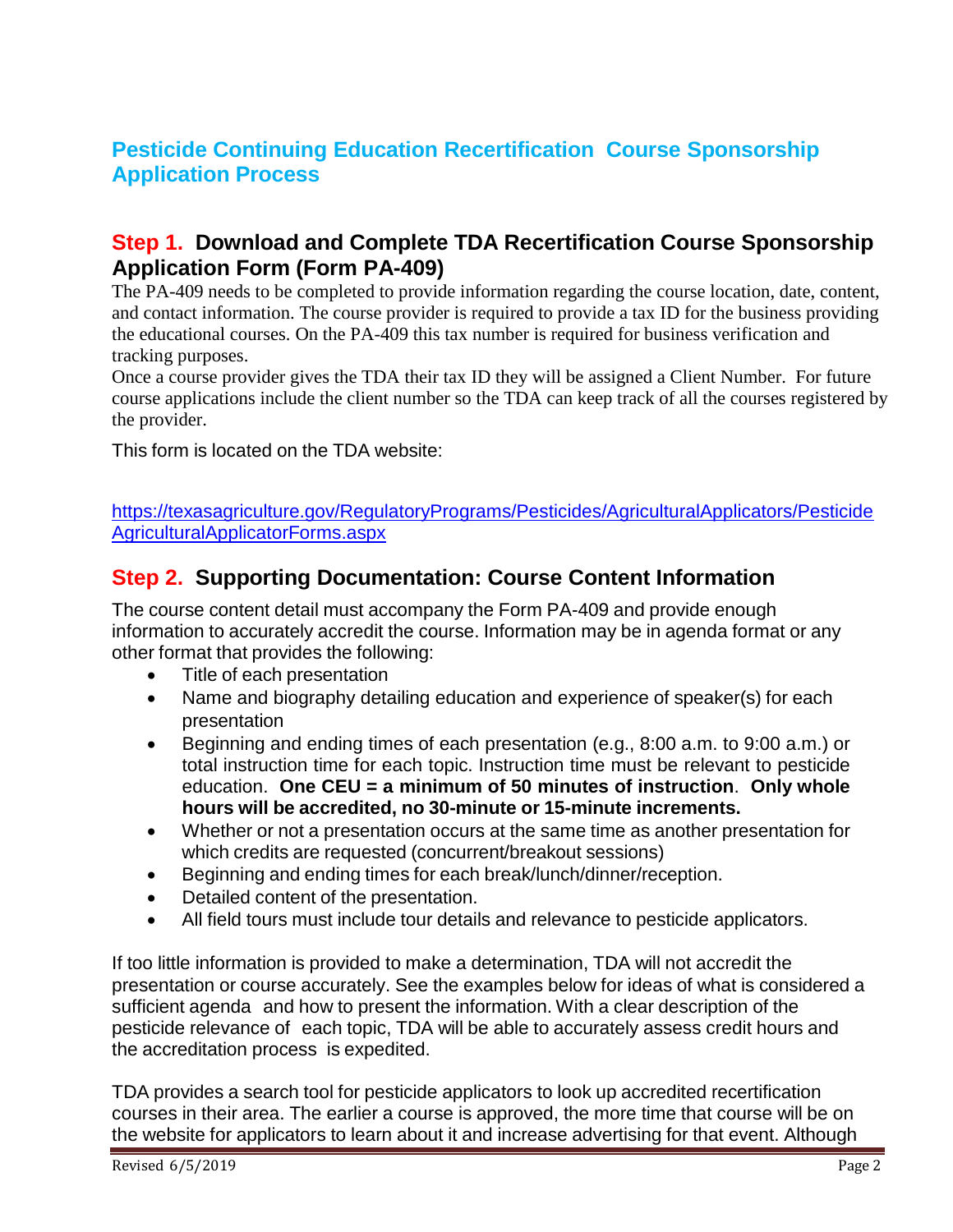it is necessary to request accreditation **30 days in advance of the event**, additional advertising through the TDA website benefits the sponsor who applies early. **Prior to approval from TDA, course sponsors may not publicly advertise specific CEUs they plan to offer, but may make a general statement that CEUs are pending approval from TDA.**

Recertification (CEU) course website: <http://ceusearch.texasagriculture.gov/>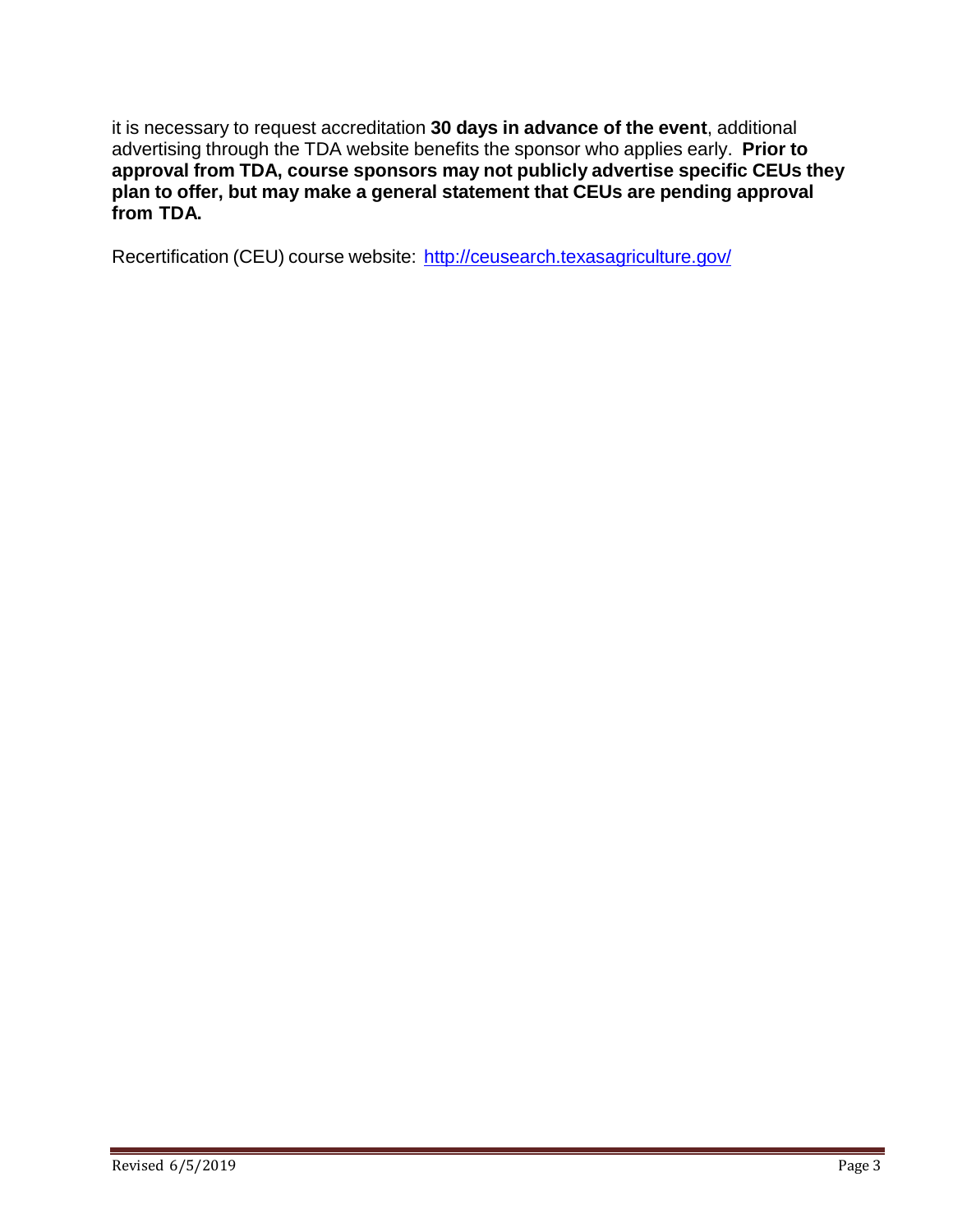## **EXAMPLE Agenda in Outline Format**

#### **Happy Pesticide Education Seminar Outline Course Date: October 17, 2019**

#### **General Session (7:30 a.m.-11:30 am Blue Room)**

7:30 – 8:00 am Registration

8:00 – 9:00 am Pest Biology and Bio-Control Techniques in Ornamentals.

John Doe will review pests of ornamentals, their lifecycles, and identification of these pests.

9:00 – 10:00 am Using Weather Modeling to Predict Drift Potential.

Stormy Jamestown demonstrates how to use USDA weather models to aid in predicting and preventing drift potential.

10:00 - 10:20 am Break

10:20 - 11:30 am Integrate Pest Management of Boll Weevil.

Joe Best explains how to survey, identify, and prevent boll weevils using biological, cultural, and mechanical control methods. .

## **Alternate EXAMPLE: Information of each presentation for CEU credit:**

|                                                                                             | <sup>1</sup> INSTRUCTOR NO. 1 INFORMATION |                             |                          |                        |
|---------------------------------------------------------------------------------------------|-------------------------------------------|-----------------------------|--------------------------|------------------------|
| $\Box$ Mr. $\Box$ Mrs.                                                                      | First Name                                | M. I.                       | Last Name                |                        |
| $\Box$ Ms. $\Box$ Dr.                                                                       | John                                      |                             | Doe                      |                        |
| <b>Presentation Title</b>                                                                   |                                           | Previously Approved Speaker |                          | Length of Presentation |
| Weed pests in landscapes                                                                    |                                           |                             | Yes $\nabla$ No $\nabla$ | 50 minutes             |
| Description of Presentation Content/Course Outline                                          |                                           |                             |                          |                        |
| Identifying common weed pests in landscape turfgrass and chemical treatment of these pests. |                                           |                             |                          |                        |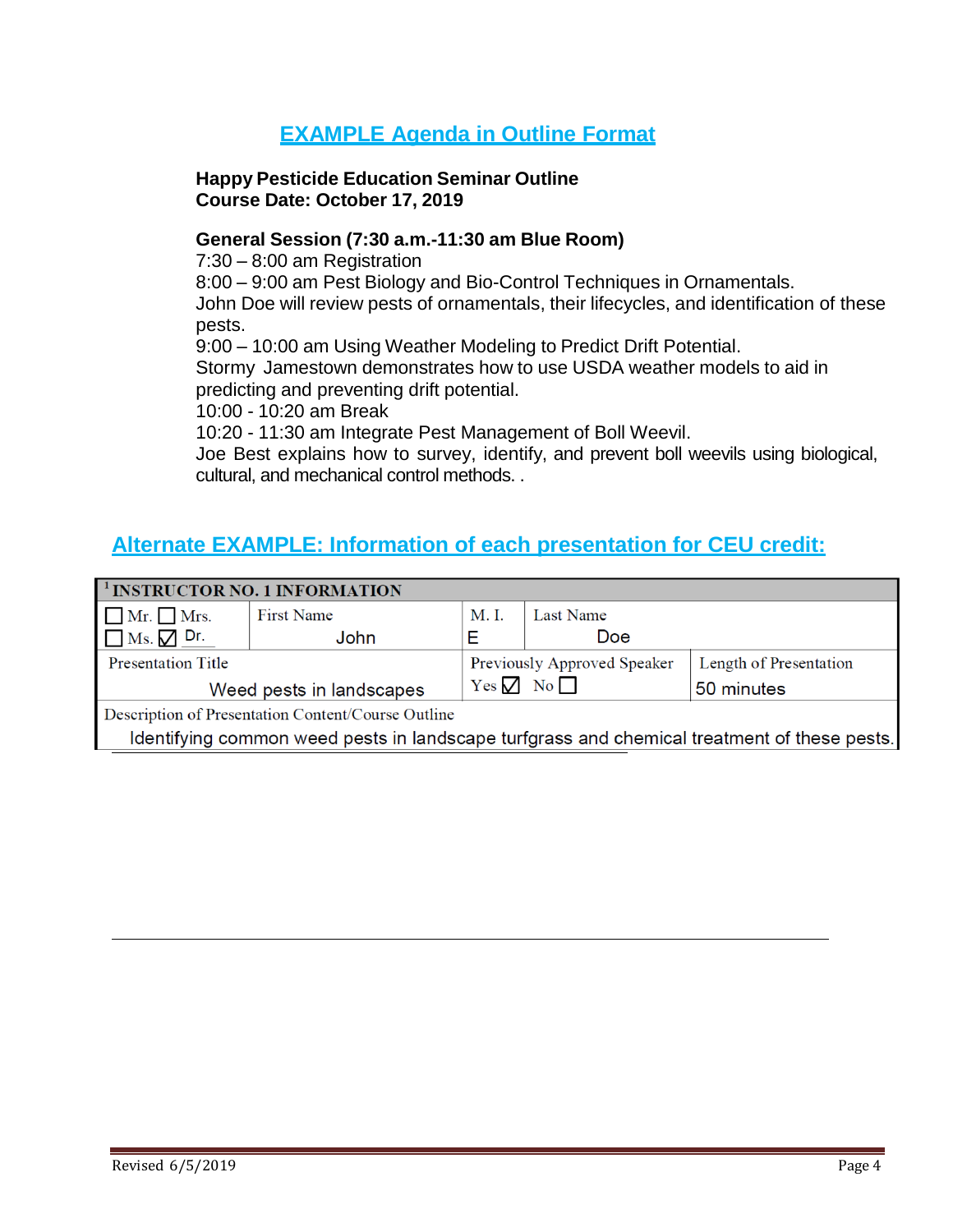## **Step 3. Submit Recertification Course Sponsorship Application Form (Form PA-409) and Supporting Documentation to TDA**

Mail or email the completed form to:

#### **Texas Department of Agriculture, Certification and Training Program P.O. Box 12847 Austin, Texas 78711 Email: [recertcourses@texasagriculture.gov](mailto:recertcourses@texasagriculture.gov)**

## **Step 4. TDA Course Evaluation Process**

Course request submissions will be evaluated by TDA in the order they are received. Due to the large number of courses accreditation requests that are received, it is **HIGHLY RECOMMENDED** to submit course requests early. The Texas Pesticide Regulations require submission of course information for accreditation approval **30 days before the scheduled CEU program**. If the request does not contain enough information to be evaluated, TDA may need to contact the sponsor for additional information or reply by email that the information was insufficient to make an accurate determination of credit hours.

When the course has been evaluated, TDA will respond to the sponsor by email and provide Excel attendance roster form(s), TDA course number, sample certificate/template, etc.

## **Step 5. A pesticide course sponsor's responsibilities include:**

Sponsors must make sure:

- ./ Attendees who are included on the course roster are present for the entire course.
- ./ Attendees are not to be listed on the course roster or receive a CEU certificate if they leave early or are otherwise not engaged in the course.
- ./ Each attendee must be correctly identified on the course roster to receive credit and a CEU certificate.
- ./ When the audience includes others who are NOT receiving CEUs, only Texas licensed or certified Agricultural or Structural pesticide applicators are to be listed on the roster. Licenses that should be included are as follows:
	- o Commercial Applicator (AG)
	- o Non-Commercial Applicator (AG)
	- o Non-Commercial Political Applicator (AG)
	- o Private Applicator (AG)
	- o Certified Private Applicator (AG)
	- o Commercial Certified Applicator (SPCS)
	- o Non-Commercial Certified Applicator (SPCS)
	- o Non-Commercial Political Certified Applicator (SPCS)
- ./ Course sponsor must provide a certificate of completion to the attendee as proof of CEU completion. SEE EXAMPLES BELOW. The certificate must contain at a minimum:
	- o course date;
	- o course number;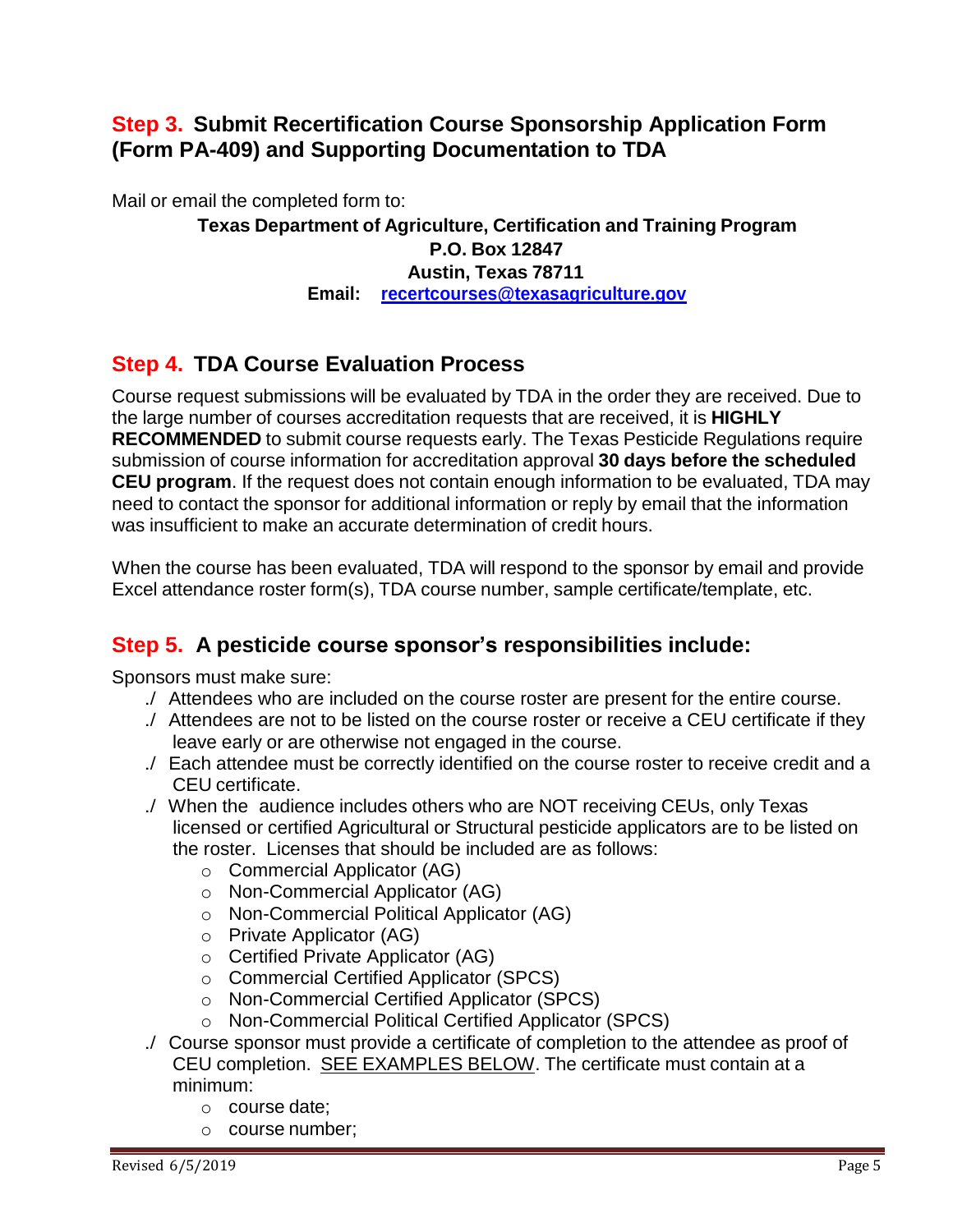- o number of CEUs approved in each subject;
- o sponsor name;
- o signature of sponsor representative;
- o a statement that the course is a TDA-approved course;
- o attendee name; and,
- o attendee license number.
- ./ Complete the Excel roster form accurately and **submit it electronically to TDA at recertcourses@texasagriculture.gov within 14 days**.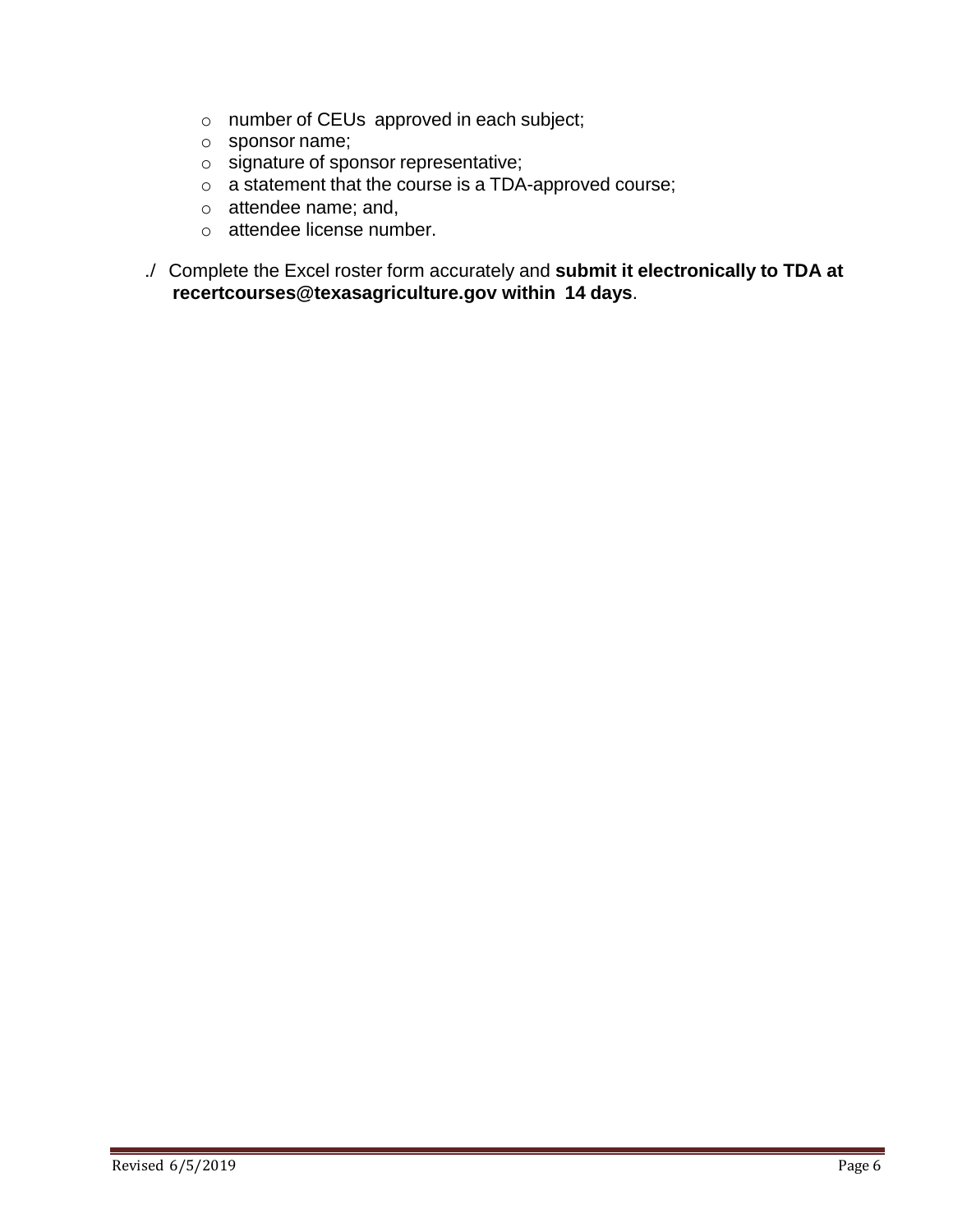*Sample CEU Completion Certificate for Structural Pest Control applicator licensees:*

| <b>TAL ANY</b>                                                                                    |
|---------------------------------------------------------------------------------------------------|
| TEXAS PESTICIDE EDUCATION CO.<br>Texas Department of Agriculture approved Structural CEU Course   |
| March 1, 2019                                                                                     |
| Certificate of Completion presented to:                                                           |
|                                                                                                   |
|                                                                                                   |
| CEUs offered:                                                                                     |
| General Safety; ___ General IPM; ___ General Other; ___ Pest; ___ Termite; ___ Lawn & Ornamental; |
| Weed; Wood Preservation; Commodity Fumigation; Structural Fumigation                              |
| Course Number - 0334455<br><b>Fayette County</b><br>Schulenburg, TX                               |

*Sample CEU Completion Certificate for Agricultural Pesticide applicator licensees:*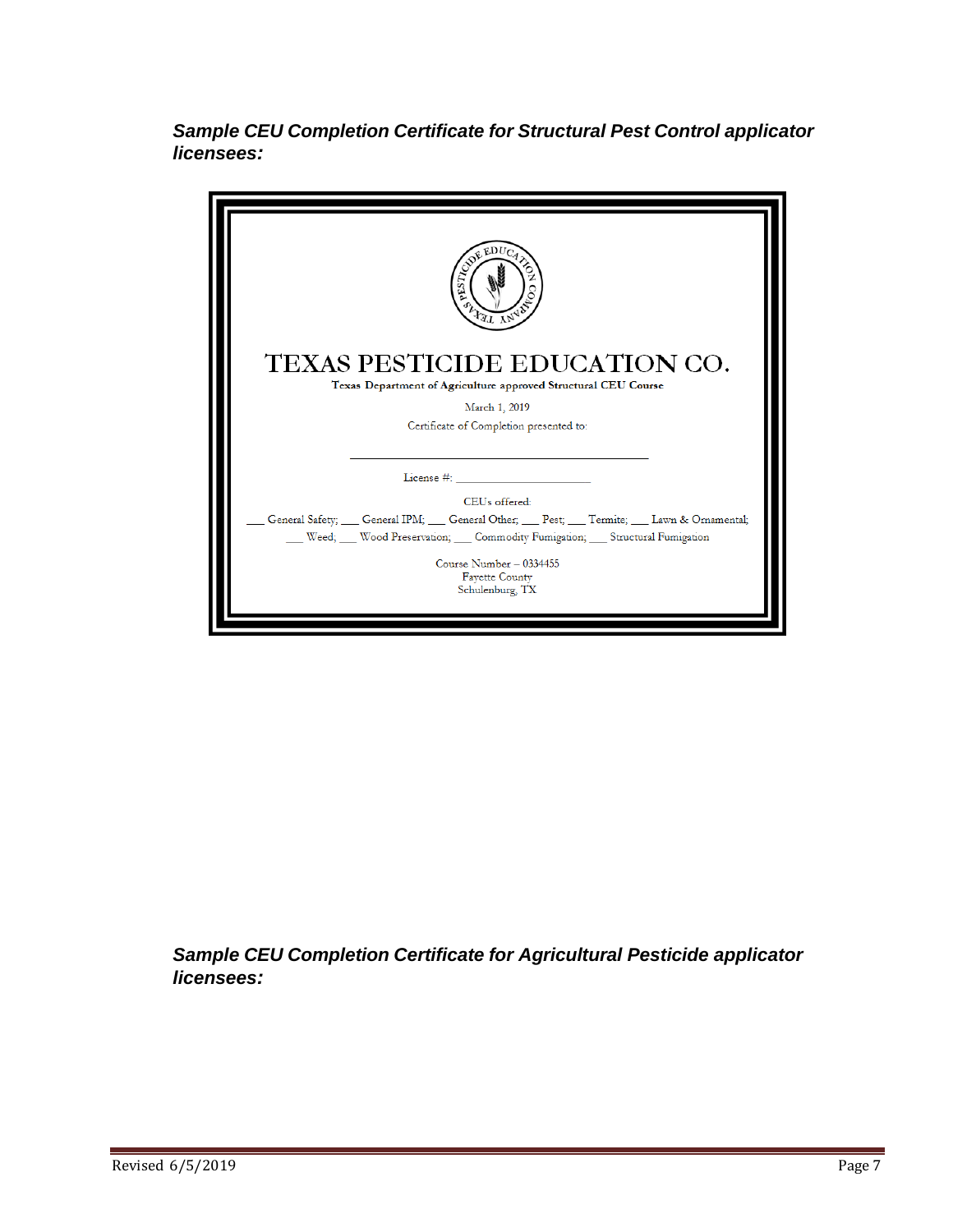|                                                         | ESTREBUCTS<br>SLATT LAND<br>TEXAS PESTICIDE EDUCATION CO.                                                                    |
|---------------------------------------------------------|------------------------------------------------------------------------------------------------------------------------------|
|                                                         | Texas Department of Agriculture approved Agricultural CEU Course<br>March 1, 2019<br>Certificate of Completion presented to: |
| CEUs offered:                                           | License #:                                                                                                                   |
| General                                                 | Course Number - 0334455                                                                                                      |
| Laws & Regulations                                      | <b>Fayette County</b>                                                                                                        |
| Drift Minimization<br><b>Integrated Pest Management</b> | Schulenburg, TX                                                                                                              |

## **Step 6. Completing and Submitting an Electronic Course Roster**

- ./ **The department-issued attendance roster forms will be utilized EXCLUSIVELY.** The new forms, PA-411E2 (for agricultural license credit) and PA-418 (for structural license credit), are **Excel** files which are locked and cannot be customized or altered in any way.
	- o Course providers are advised to download the form to a saved file BEFORE entering course data to have a template to use for future courses.
	- o Once saved to your own file, enter the data, save and email the roster back to the department.
	- o **No paper, scanned forms, or alternative file format types will be accepted.**
	- **.** o **The roster forms are available from the TDA website; however, the department will e-mail the electronic roster template to course sponsors upon course approval.**
- ./ **Course sponsors must return course rosters electronically to TDA within 14 days after course completion**.

./ **It is required that sponsors providing credits for agricultural and/or structural pesticide applicator licensees keep a copy of the roster for their records. As license renewal depends on recertification credits accumulated, sponsors must keep course attendance records for a minimum of two calendar years after the calendar year in which the course(s) were given ( recommended six years in the case of private applicators).**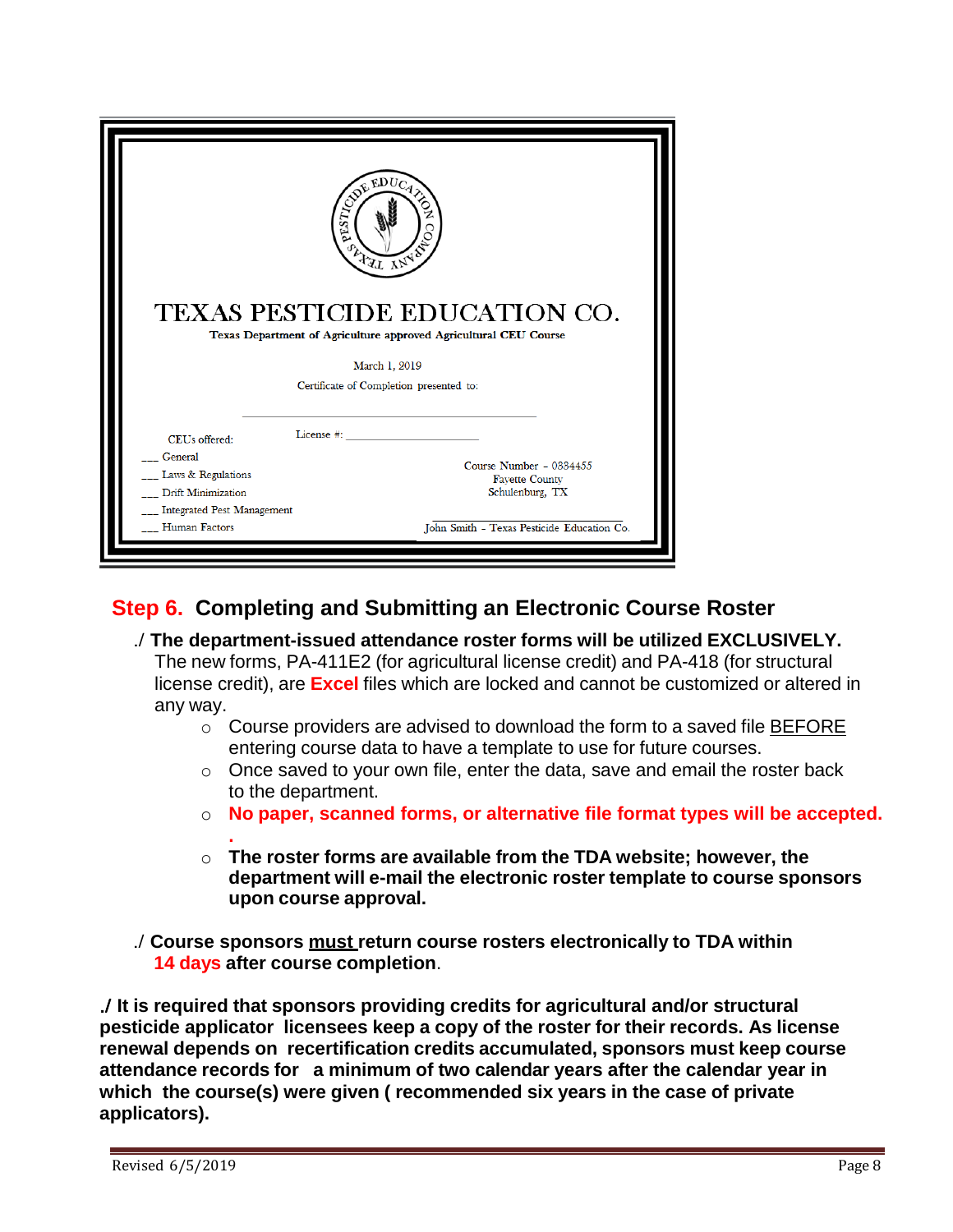#### ./**Enterallrequiredinformationaccuratelyintotheelectronicroster:**

- The TDA course number issued to the particular course (e.g. 0483029);
- Date of course;
- The number and type of approved credits;
- Attendees' names and pesticide license numbers.
- The Texas A&M Agrilife Extension Service is allowed to use a county code number preceded by the number 8 (e.g.  $8 +$  County Code 451 = 8451) only if 3 CEUs or less are offered in a 24 hour period. **(Ag use only)**

Course sponsors who continually submit course information late, in a manner not approved by the department, do not monitor attendees, or whose courses deviate substantially from the submitted agenda may risk the denial of accreditation of future courses.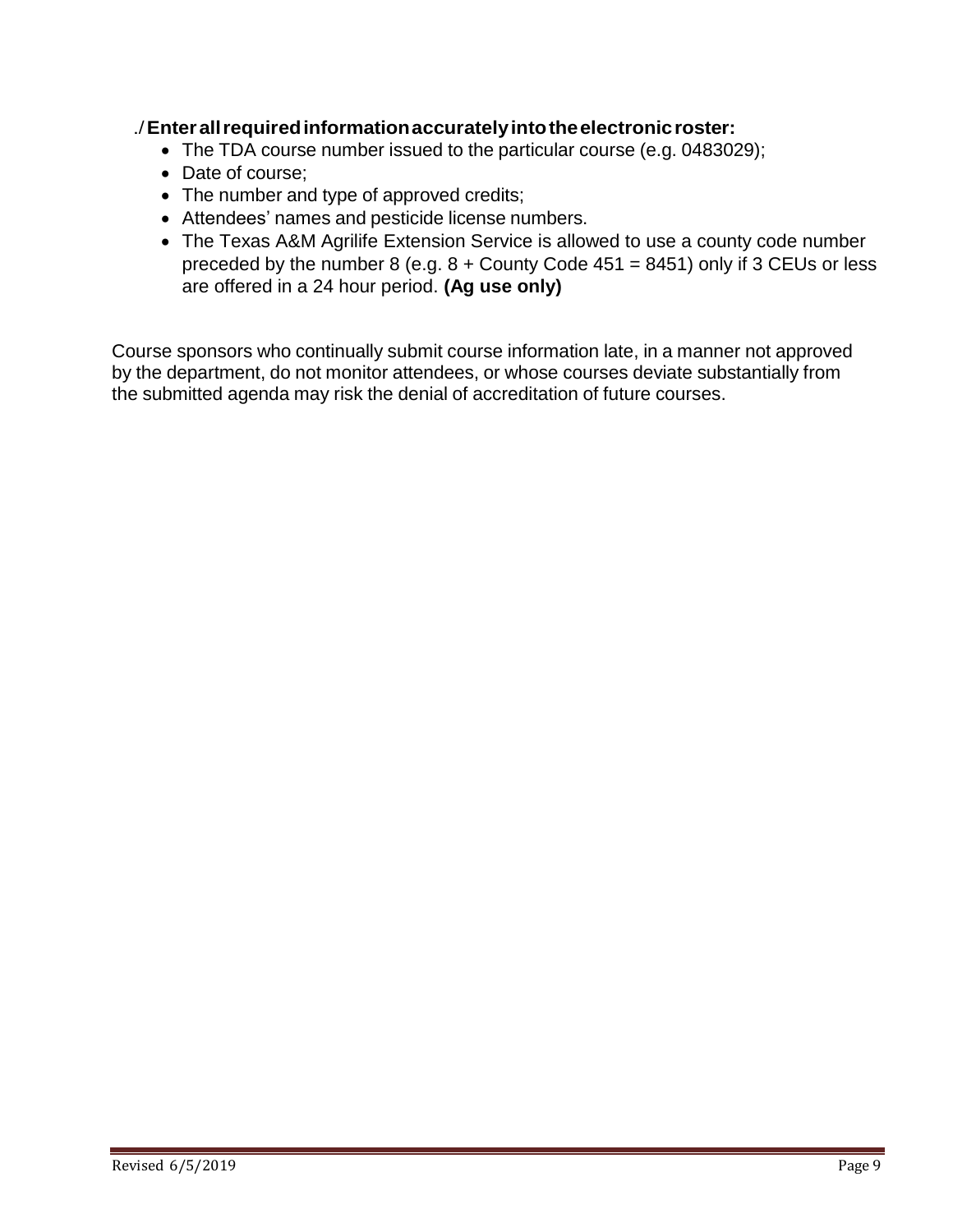## **Frequently Asked Questions about Pesticide Recertification Courses:**

## **Q: How does TDA assign recertification credits?**

**A:** Credit will be assigned on the basis of 50 minutes of actual course time per credit hour for both agriculture and structural courses. 30 minute/half credit requests are not approved by the Texas Department of Agriculture. **Course accreditation in increments of less than one credit hour is not allowed.**

#### **Q: What topics does TDA accredit for each subject area?**

#### **A: Agriculture licenses:**

- General: safety (safe practices, personal protective equipment, spill control and cleanup, etc.), environmental consequences (leaching, groundwater contamination, etc.), pest features (I.D., life cycles, potential damage, control, etc.), pesticide factors, equipment (pumps, nozzles, tanks, calibration, etc.), application techniques, biotechnology/transgenic crops (as it relates to pest control, i.e. Roundup-ready cotton, etc.), business ethics (pesticide recordkeeping, pesticide application stewardship, pesticide complaints, investigation, and retaliation).
- Integrated Pest Management: concepts, practices, strategies of IPM.
- Laws and Regulations: laws and regulations related to the use of pesticides, labels and label comprehension.
- Drift minimization: techniques, nozzle selection, drift reduction technology (DRT), chemicals and equipment designed to minimize drift during pesticide applications.
- Human factors: Aerial applicators only. Covers the portion of aerial application that are guided or influenced by human characteristics. This include decision making that affects the safe operation of the aircraft, the pilot, farm workers, bystanders, or those that may be affected by the aircraft during its pesticide application mission.

#### **Structural Pest Control licenses:**

- General: IPM, federal and state laws & regulations (including label review), pesticide safety, environmental protection, equipment used for pest control, etc.
- Pest Control: the inspection, or control of general pests in and around structures such as cockroaches, ants, fleas, ticks, mosquitoes, flies, rats, mice, skunks, raccoons, opossums, etc.
- Termite Control: t h e inspection, or control of termites, beetles or other wooddestroying insects, and wood preservation by means other than fumigation, the treatment of termites in trees and in and around structures.
- Lawn/Ornamental: the inspection or control of pests or diseases of trees, shrubs, lawns or other plantings.
- Weed Control: the inspection or control of weeds around structures such as homes, industrial environments, etc.
- Structural Fumigation: the inspection or control of pests t h r o u g h fumigation of structures not primarily intended to contain food, feed or grains.
- Commodity Fumigation: the inspection or control of pests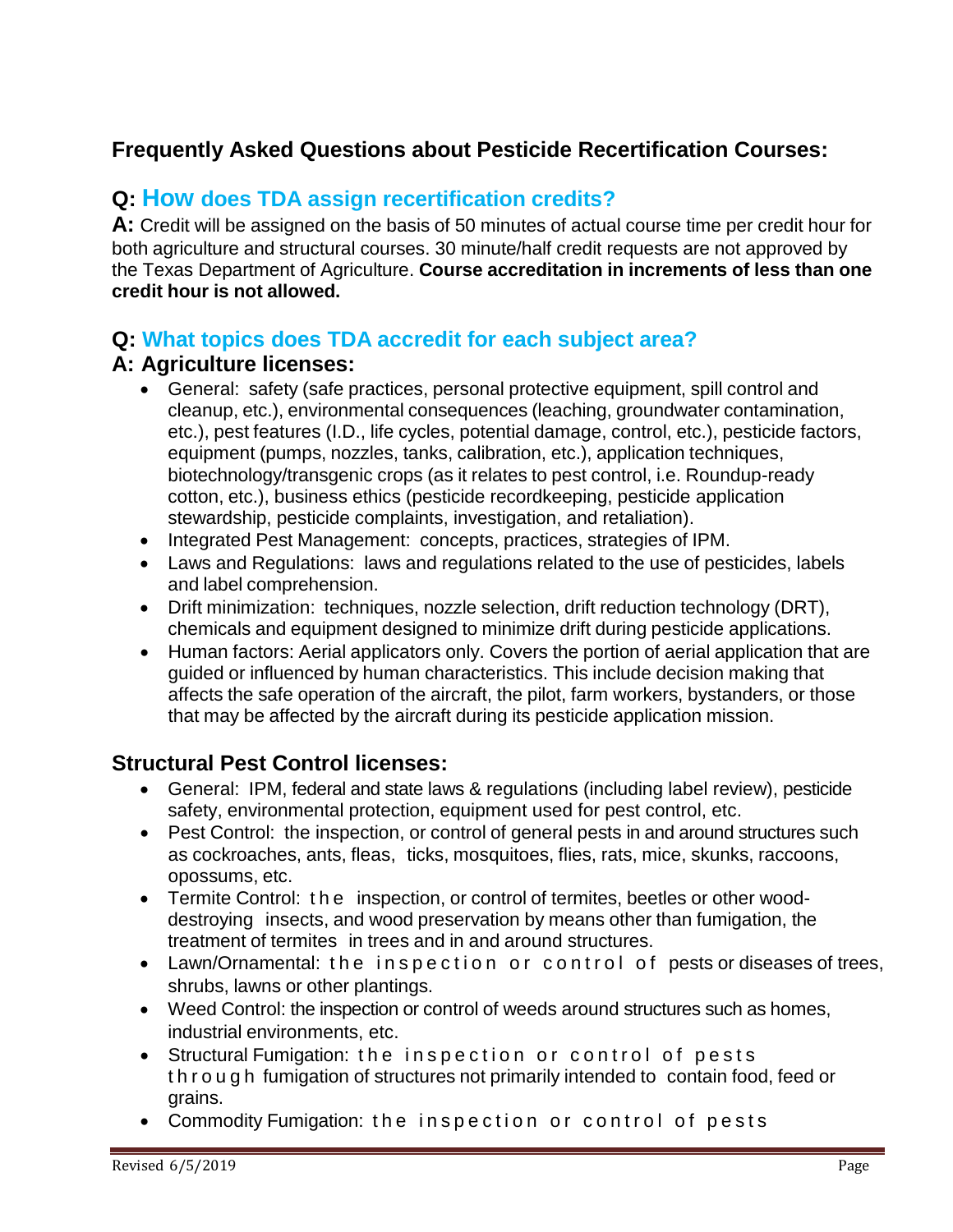t h r o u g h fumigation of processed commodities or structures normally used to contain commodities (does NOT include raw agricultural commodities).

• Wood Preservation: involving the addition of preservatives to wood products to extend the life of the wood by preventing damage from insects, fungi, marine borers, including the treatment of crossties, poles and posts, and the retreatment of powerline poles with preservative pesticides including fumigants.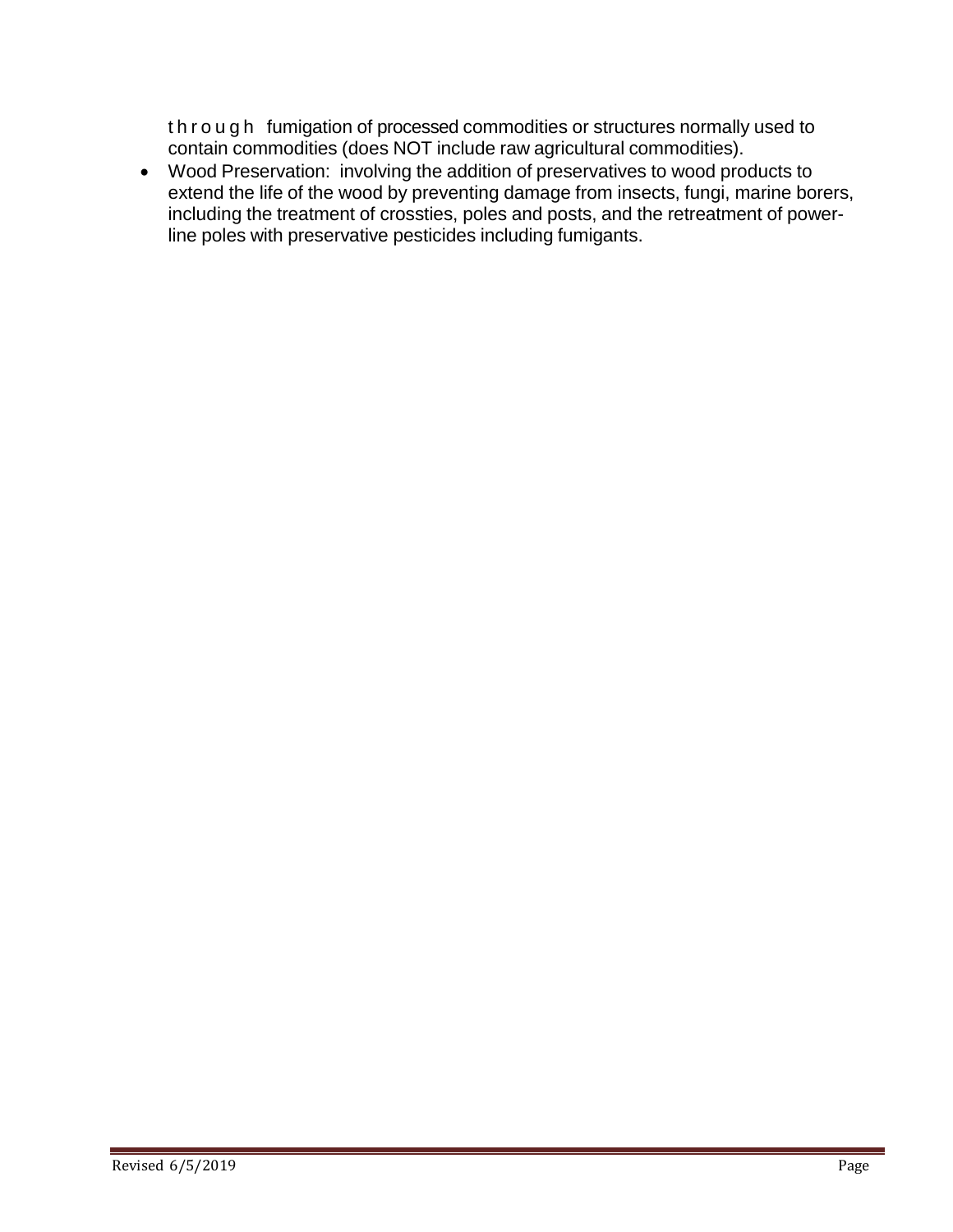## **Q: What topics does TDA accredit for recertification training?**

**A:** In general, educational topics directly relating to almost any aspect of pest control, or conditions that directly affect pest control may be considered for accreditation. Some examples include:

- Pesticide label updates and label comprehension
- Pesticide health and environmental safety
- Effects of pesticides on the environment and environmental factors affecting pesticide use and performance
- Characteristics of pests, symptoms of pest infestation and damage recognition including wood destroying insects.
- Pesticide product information, including mode of action, environmental fate, etc. (no sales pitches or promotions)
- Pesticide application equipment, techniques, and calibration
- Drift prevention and/or mitigation measures
- Texas and Federal pesticide laws and regulations
- Integrated pest management principles
- Bioengineered crops as they relate to pesticide use or pesticide incorporated protectants.
- Plant nutrition and soil fertility, fertilizers and amendments when linked to pesticide fate, transport, uptake, efficacy, etc.
- Irrigation, chemigation and water quality issues as they apply to pesticide application.

## **Q: What topics are generally NOT acceptable for accreditation?**

#### **A: Exceptions may be made if a compelling case is presented as to how the specific topic is DIRECTLY related to a pesticide issue.**

- Insurance (unless related to insurance required by law for pesticide applications)
- Marketing techniques and business ethics
- General agronomic practices (planting depth, harvesting techniques, aeration, etc.)
- Public relations (marketing strategies, advertising, etc.)
- Sales pitches or presentations containing no significant technical information on pesticide products, pests, application equipment or techniques
- Product-specific training for **UNREGISTERED** pesticide products
- Information that could directly result in the use of unregistered pesticides or unlawful pest control practices (e.g. use on a site or in a manner not on the label).
- Laws and/or regulations not relevant to a pesticide applicator
- Vehicle maintenance
- Flight instruction
- Safety not related to pesticide application (ladders, lifting, driving, etc.)

#### **Q: How much detail is required for each presentation?**

**A:** TDA evaluates the title and detailed summary of each presentation to determine the overall course credits. If too little information is provided to make a determination, TDA will not accredit the presentation accurately. If a detailed summary is provided, the evaluation process will be streamlined and the presentation will obtain the maximum allowed credits. See the example agenda on page XXX to see what is considered sufficient information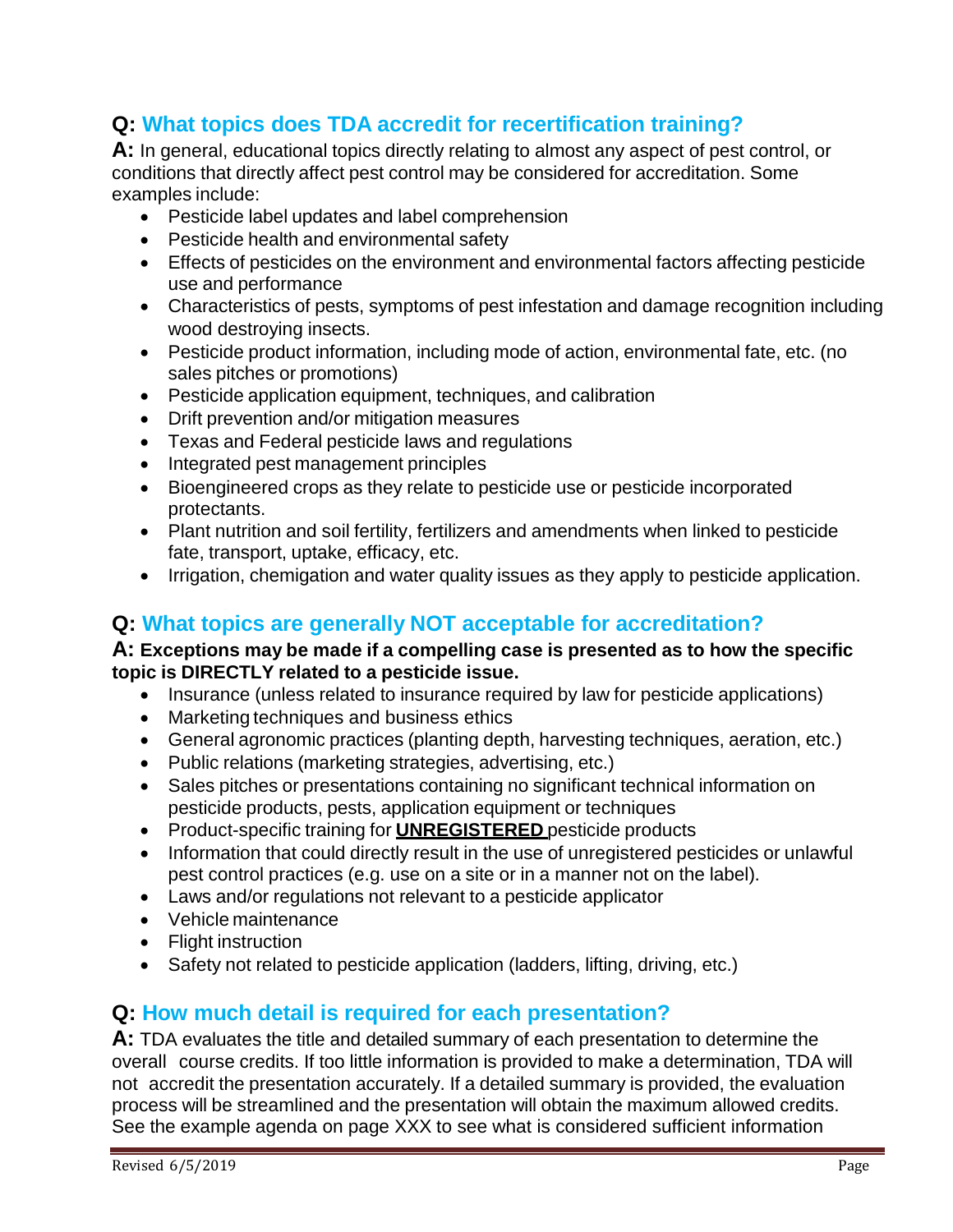#### **Q: What happens if a course request is submitted late?**

**A:** All courses are evaluated in the order they are received by TDA. Courses received less than **30 days** prior to the date of the event will be placed in the queue and **might not be accredited***. It is the applicant's risk!* It is the sponsor's responsibility to ensure accreditation requests are received 30 days prior to the date of the course or event.

#### **Q: Does Texas accredit courses offered in other states or countries?**

**A:** Courses are not required to take place in Texas to be accredited. TDA does not automatically accredit courses that have been accredited in other states or countries nor does TDA automatically assign the same number of credits as other states. Likewise, other states usually have their own accreditation standards which may differ from Texas'. Contact each state's pesticide licensing authority (usually the state agriculture department) for details on their pesticide accreditation process.

For structural CEUs, a certified applicator may submit information required by Rule 7.135(h) such as the names of instructors and verification of attendance, etc. for a course attended by the certified applicator that was not previously approved. The information must be submitted within thirty (30) days of attendance of the course.

#### **Q: What happens if the course agenda changes?**

**A:** The sponsor is required to advise TDA if changes have been made to the course. Changes include, but are not limited to: topic changes, speaker changes, a speaker cancels, the date, time or location changes. TDA does allow a sponsor to have a back-up speaker or presentation in the event that a speaker cancels at the last minute. Back up presentations should be submitted to TDA at the time the agenda is submitted. If a back-up presentation has not been prepared, credits may be reduced if an adequate substitute is not available.

#### **Q: Does TDA monitor courses?**

**A:** Courses are subject to monitoring by TDA inspectors or other agency representatives. Monitors must be admitted to accredited courses without charge. Sponsors are NOT expected to provide meals or other services free of charge to TDA inspectors monitoring the course. If the CEU course deviates from what was approved, or fails to comply with any other requirements for CEU providers, the TDA may revoke current or deny future course requests.

#### **Q: When are CEUs to be acquired?**

**A: Agricultural licensees:** Prior to the expiration of the license.

**Structural licensees:** CEU requirements are for the calendar year (Jan. 1-Dec.31). For example, if you renew at any time in 2013, you must have taken your CEUs during calendar year 2012 for the 2013 renewal. Applicators are not required to earn CEUs during the calendar year in which their license is issued.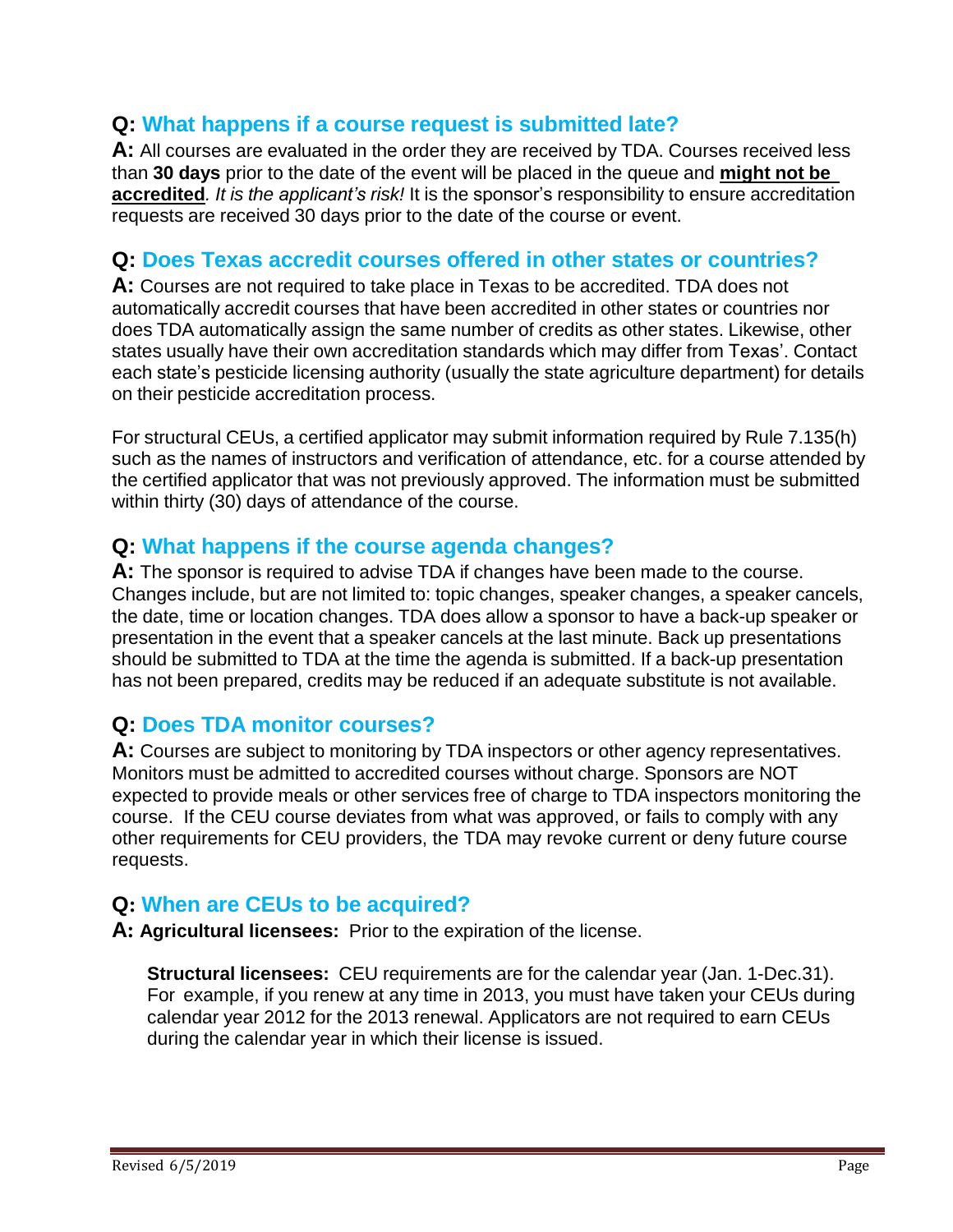**Q: How many CEUs does a licensee need?**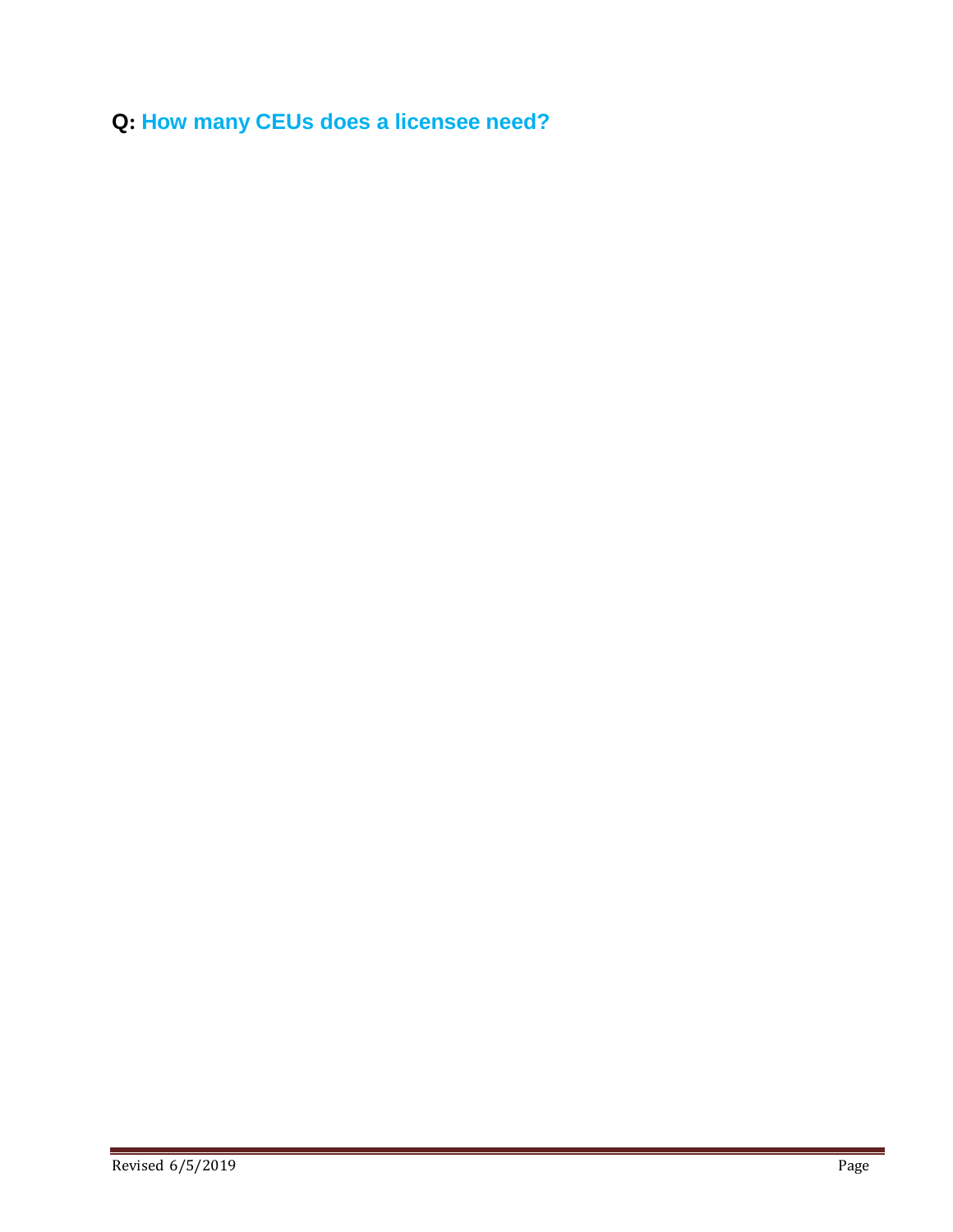#### **A:** *For Agricultural Applicators:*

#### **Private Applicator -- 15 CEUs every 5 years**

A minimum of 2 CEUs in laws and regulations and 2 CEUs in integrated pest management. A maximum of 10 hours may be earned with an approved Internet or correspondence course.

#### **Agricultural Commercial/Noncommercial Applicators - 5 CEUs per year**

At least 1 CEU each from 2 of the following subjects: laws and regulations, integrated pest management or drift minimization.

**Aerial applicators are required to obtain:** 5 CEUs per year with 3 associated with aerial application operations including 1 CEU of Laws & Regulations, 1 CEU of Drift Minimization and 1 CEU of Pesticide Safety addressing Human Factors (for aerial applicators only).

Commercial and Noncommercial applicators may earn all five CEUs with an approved Internet or correspondence course, but only every **other** year.

#### *For Structural Applicators:*

#### **Certified Applicators –**

2 general and 1 in each category in which the applicator is certified.

1 general CEU must be in federal and state laws, pesticide safety, environmental protection or integrated pest management.

All applicators certified in the Structural Fumigation category must receive four hours of training each calendar year along with a minimum of one CEU per year in structural fumigation. The four hours of structural fumigation training may be on-the-job training and shall be recorded on the Structural Fumigation Activity Records Form.

CEU course certificates and Structural Fumigation training records must be maintained by the business licensee, responsible certified applicator, or certified noncommercial applicator for two calendar years after the calendar year in which the training was received. .

#### **Q**: **Can the same course be taken more than once in the same recertification period?**

**A:** No course may be repeated for credit within the same recertification period.

#### **Q**: **What are the criteria for internet or correspondence courses?**

**A**: Agriculture and Structural individuals are only allowed to take online CEUs every other year. When an online course is taken the TDA still needs to receive the course roster from the provider.

Online courses are still required to be a minimum of 50 minutes for 1 CEU credit. For every credit that is to be given it is required to have a quiz/test at the end of the section.

## **Q: How long do certificates of completion need to be kept by applicator?**

**A**: **Agricultural:** Certificates of completion must be maintained by the applicator for a period of 12 months after the most recent renewal of their license. The department may audit